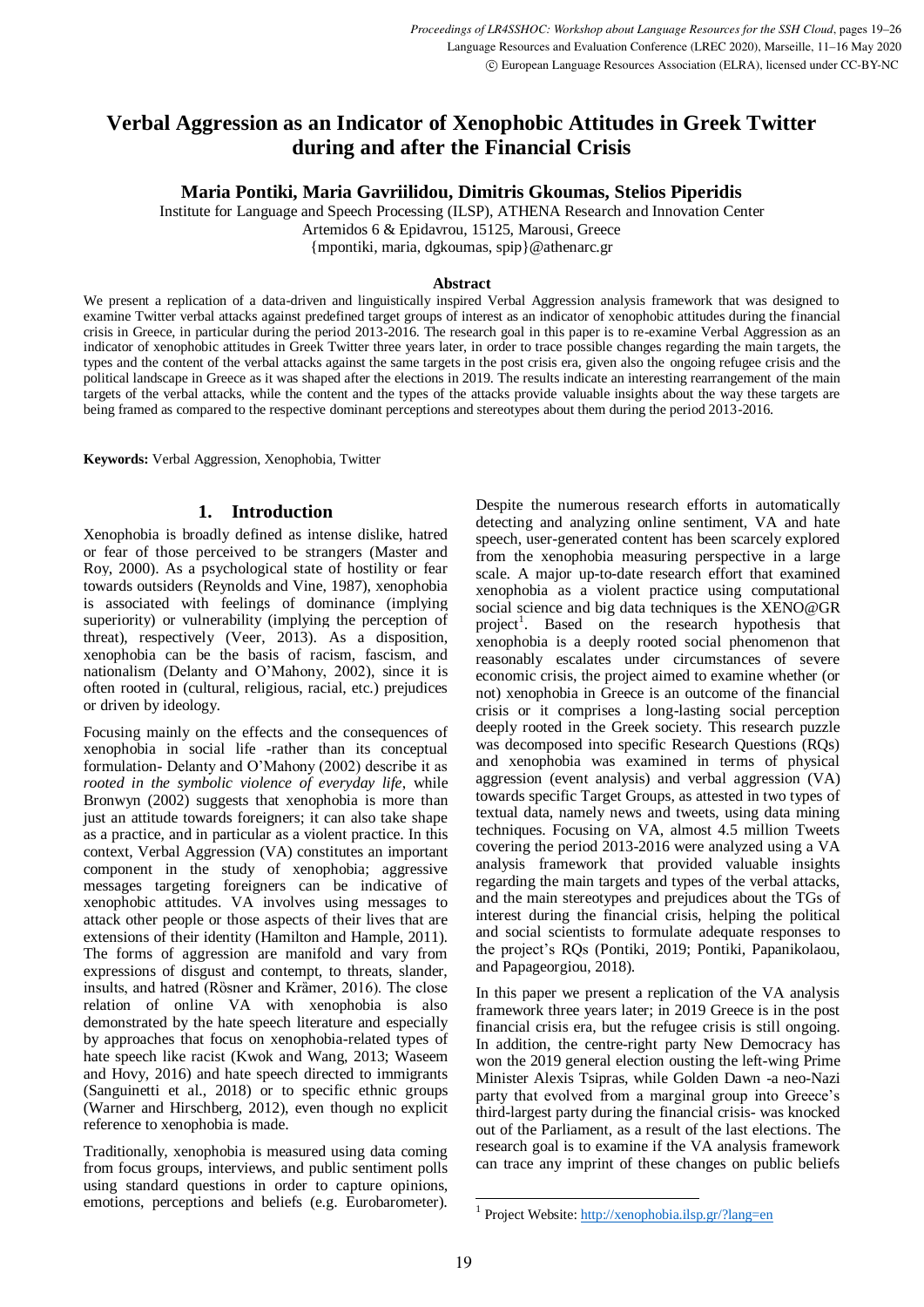and attitudes expressed in Twitter about the specific TGs; the results indicate an interesting rearrangement of the main targets of the verbal attacks, while the content and the types of the attacks provide valuable insights regarding how these TGs are being framed as compared to the respective dominant stereotypes about them during the period 2013-2016.

The remainder of this paper is structured as follows. Section 2 provides an overview of the methodology and the VA analysis framework that was used for both periods. The results for the period 2013-2016 and for the year 2019 are presented in Sections 3 and 4, respectively. The paper concludes with a discussion on the main findings (Section 5), as well as on the contribution and the limitations of the proposed methodology (Section 6).

## **2. Methodology**

This paper focuses on VA analysis; event analysis is not discussed here. The current section elaborates on the methodology applied for the analysis of Twitter data, aiming at the identification of verbal attacks against specific target groups. This methodology was designed initially in the framework of XENO@GR project and applied on data from the period 2013-2016 and subsequently re-applied on 2019 Twitter data, in order to examine possible shifts in xenophobic reactions in the country in the post-crisis era. Results of the first experiment are presented in Section 3 while results from the second experiment in Section 4.

Xenophobia is a complex social phenomenon that reflects a deep-rooted form of fear and hostility towards the οther, who is perceived as a stranger to the group oneself belongs to. In the context of the XENO@GR project the notion of other was limited to people with other than Greek nationality or origin, and further restricted to the following ten predefined TGs of interest based on specific criteria (e.g. population of the specific ethnic groups in Greece, dominant prejudices in Greece about the specific groups): TG1: PAKISTANI, TG2: ALBANIANS, TG3: ROMANIANS, TG4: SYRIANS, TG5: MUSLIMS/ISLAM, TG6: JEWS, TG7: GERMANS, TG8: ROMA, TG9: IMMIGRANTS, TG0: REFUGEES. IMMIGRANTS and REFUGEES were considered as two generic TGs and examined separately due to the different connotations and implicatures of these two lexicalizations; the research hypothesis was that people framed as *immigrants* are more likely to receive xenophobic behaviors rather than those framed as *refugees*. In addition, there are legal protection differences between *immigrants* and *refugees*; refugees are specifically defined and protected by international law, particularly regarding refoulement.

The overall workflow for building the framework was a five-step process, including the creation of textual and lexical languages resources and Natural Language Processing (NLP) tools for their processing. Specifically: **A. Data Collection.** For each TG of interest relevant Tweets were retrieved using related queries/keywords e.g. *ισλάμ* (Islam). The search function in the database configuration was stemmed, so the queries returned also Tweets containing morphological variations of the selected keywords. A total of 4.490.572 Tweets was retrieved covering the period 2013-2016. Fig. 1 illustrates the per-year amount of Tweets for each TG. **B. Data** 

**Exploration.** Samples of the collected data were manually explored in order to identify different aspects of VA related to the predefined targets of interest. **C. Knowledge Representation**. Based on data observations and literature review findings, a linguistically-driven typology of VA messages was designed (2.1). **D. Computational Analysis.** The data was modelled using the appropriate resources and algorithms that were designed and implemented for the computational treatment of the VA framework (2.2). **E. Data Visualization**. The output, having been revised, was visualized in various ways making the analysis results explorable, comprehensible and interpretable with regard to the RQs under study.



Figure 1: Amount of collected Tweets per year and TG.

## **2.1 Typology of VA Messages**

Based on literature review and explorative analysis findings a linguistically-driven framework was developed where VA messages (VAMs) are classified based on: (a) their focus (distinguishing between utterances focusing on the target's attributes, and utterances focusing on the attacker's thoughts), (b) the type of linguistic weapon used for the attack, and (c) the content of the attack (e.g. threats/calls for physical violence or for deportation). The detailed typology is illustrated in Fig. 2 (Pontiki, 2019; Pontiki, Papanikolaou, and Papageorgiou, 2018).



Figure 2: Typology of VAMs.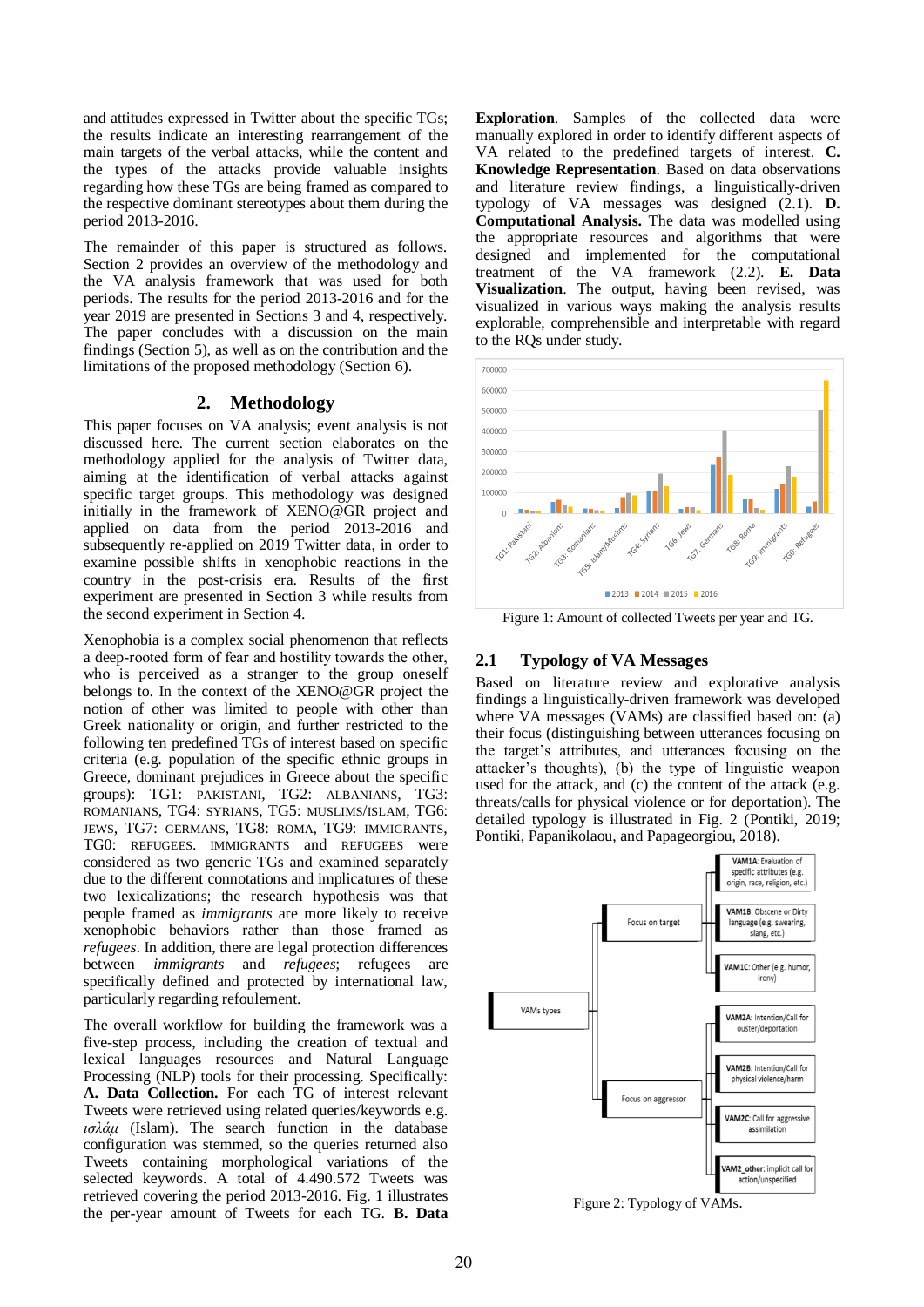As illustrated above, two main types of VAMs are considered and further categorized in specific subtypes. (I) **VAM1.** Messages focusing on (the attributes of) the target (e.g. physical appearance, religion, etc.) further classified into subcategories based on the type of the linguistic devices (weapons) used by the aggressor to attack the target: formal evaluations of specific attributes (VAM1A), taboo or dirty language (VAM1B), and more complex linguistic devices such as humor or irony (VAM1C). (II) **VAM2.** Messages focusing on the aggressor's intentions providing information about specific types of attacks further classified into subcategories based on the content of the attack: intentions or calls for ouster/deportation -oriented to legal means- (VAM2A), intentions or calls for physical violence/harm -oriented to physical extinction- (VAM2B), calls for aggressive assimilation (VAM2C), and implicit or unspecified calls for action (VAM2D).

The typology was designed to provide both quantitative and qualitative information about the verbal attacks enabling to interpret VA as an indicator of xenophobic attitudes by addressing specific RQs based on the amount (main targets of the attacks), the type and the content (stereotypes and prejudices) of the aggressive messages.

## **2.2 VA Computational Framework**

For the computational treatment of the above typology a linguistically-driven VA analyzer was designed. The approach is lexicon-based and explores shallow syntactic relations between aggressive terms (i.e. words that are used to express VA) and sequences of tokens-candidate targets of the attacks. The input is raw data. First, the data is processed through a NLP pipeline that performs tokenization, sentence splitting, part-of-speech tagging, and lemmatization using the ILSP suite of NLP tools for Greek (Papageorgiou et al., 2002; Prokopidis, Georgantopoulos and Papageorgiou, 2011), available through the CLARIN:EL infrastructure [\(https://www.clarin.gr/en\)](https://www.clarin.gr/en), [\(Piperidis, Labropoulou, a](http://www.ilsp.gr/en/research/publications?view=member&id=51&task=show)nd [Gavrilidou,](http://www.ilsp.gr/en/research/publications?view=member&id=15&task=show) 2017). Then, the analyzer detects candidate VAMs and targets based on the respective lexical resources. Finally, sets of grammars/ linguistic patterns determine which spotted candidate VAMs and targets are correct and classify them according to the typology.

The method is precision-oriented and focuses on explicitly stated VA; it relies on a set of lexical resources built to capture possible linguistic instantiations of VA towards the TGs of interest. VAMs that are instantiated through complex linguistic structures and devices (i.e. humor, implicit calls for action), and cannot be captured at the lexical level were considered out of scope. Exceptions were some specific cases of VAM1C and VAM2D that were found repeatedly in the data -reproducing some wellknown stereotypes towards specific TGs- and were addressed using lexico-syntactic patterns. The performance of the VA analyzer was evaluated using a random selection of 500 Tweets per TG (5000 Tweets in total) in terms of Precision (84%), Recall (60%) and F-Measure (68%). Evaluation was performed also separately for each TG-specific sub-collection in order to obtain a more fine-grained and in-depth view of the results. More details about the VA framework and the experimental evaluation can be found in (Pontiki, 2019).

## **3. VA Analysis Findings for 2013-2016**

The collected data (Fig.1) was processed using the VA analyzer. The output was recorded in a Knowledge Database (KD) and was, subsequently, used for statistical analysis and visualizations. For each processed Tweet, the KD was populated with two types of information: **A.** Annotations derived by the automatic VA analysis: TG\_id (e.g. TG5), TG\_evidence (the lexicalization of the TG as referred to in the Tweet e.g. *Ισλάμ* (Islam)), VAM\_type (e.g. VAM1A), and VA\_evidence (the lexicalization of the verbal attack as it appears in the Tweet e.g. *σκοταδισμός* (obscurantism)), and **B.** Twitter metadata: timestamp, User\_id, and the Tweet text. A summary of the main findings with regard to the RQs under study is presented in the following sections.

## **3.1 Main Targets of Verbal Attacks**

As illustrated above in Fig. 1, the most discussed TGs during 2013-2016 were REFUGEES and GERMANS. The peak in the mentions of REFUGEES during 2015-2016 coincides with the refugee crisis in Europe, whilst GERMANS were continuously in the limelight since, along with the IMF and the EU, the German Government had a central role in the Greek crisis. The next most discussed TGs were IMMIGRANTS and SYRIANS -also related with the refugee crisis-, and MUSLIMS/ISLAM, with a peak from 2014 onward which coincides with the rise of ISIS. However the number of Twitter mentions is not necessarily indicative of the amount of the verbal attacks against each TG. The VA analysis results (Fig. 3) indicate that the most mentioned TGs are not always the most attacked ones as well (e.g. REFUGEES were the most discussed but the least attacked TG).



Figure 3: Per-year VA rate (VAMs/Tweets) per TG.

The most attacked TGs were JEWS, ALBANIANS, PAKISTANI, MUSLIMS/ISLAM, and IMMIGRANTS. Antisemitism appeared to be at the core of xenophobic discourse. This finding is in par with the findings of the ADL Global  $100<sup>2</sup>$  survey, according to which Greece was the most anti-Semitic country in Europe -based on the strength of anti-Semitic stereotypes- scoring 69%. The role of anti-Semitism in the Greek political culture during that period had attracted attention after a series of opinion poll findings and most importantly after the rise of neo-Nazi Golden Dawn, a party with an explicit anti-Semitic discourse (Georgiadou, 2015).

 2 [http://global100.adl.org/public/ADL-Global-100-Executive-](http://global100.adl.org/public/ADL-Global-100-Executive-Summary.pdf)[Summary.pdf](http://global100.adl.org/public/ADL-Global-100-Executive-Summary.pdf)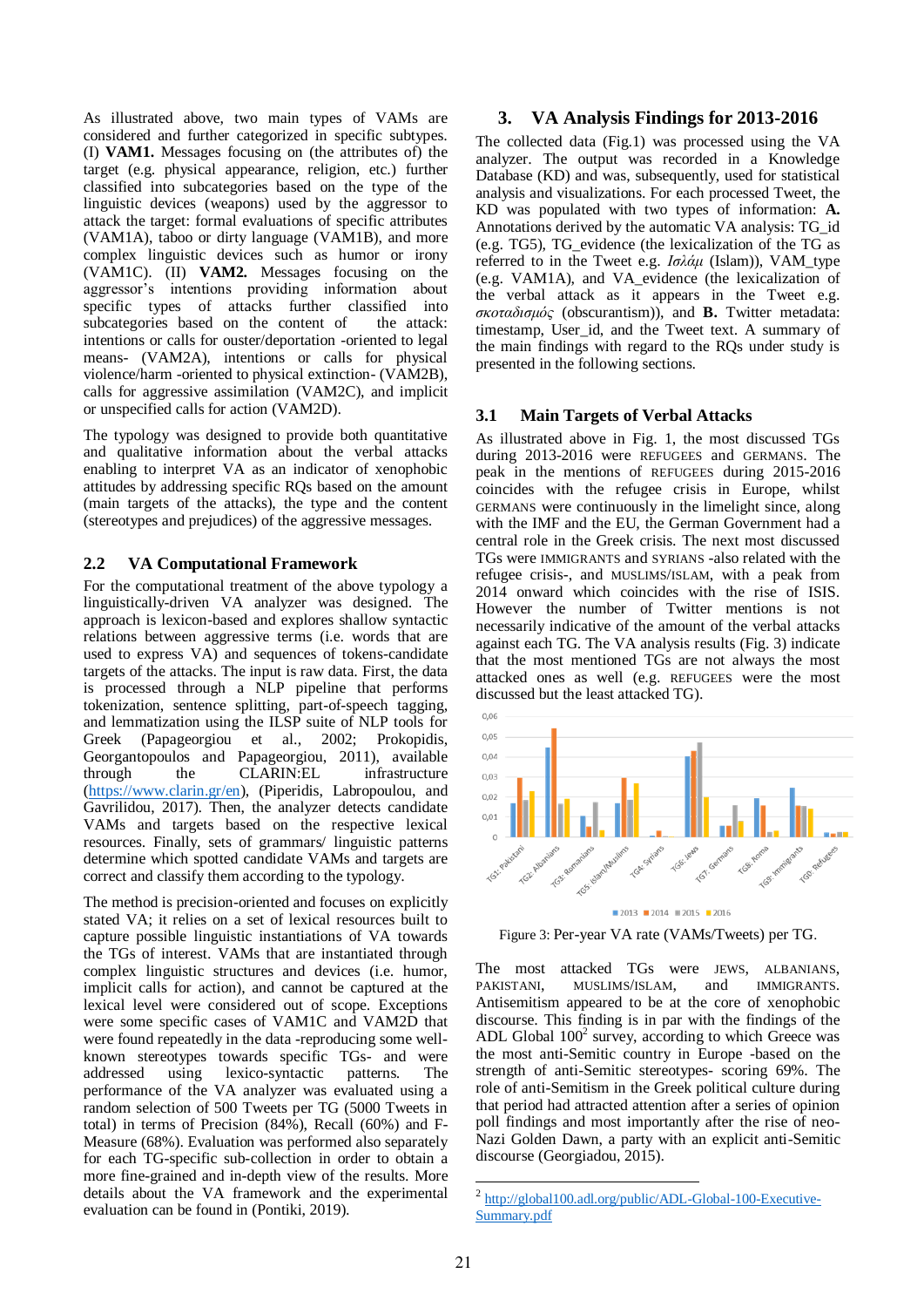ALBANIANS are perhaps the most established group of foreigners in Greek public discourse, given that the image of foreigner as it was constructed in Greece during and after the first wave of migration flow (early-mid 1990s) was mainly associated with Balkan -and mainly- Albanian nationality (Voulgaris et al., 1995). As for the generic group IMMIGRANTS, the results confirmed that it is more likely to verbally attack groups of people framed as IMMIGRANTS rather than as REFUGEES probably due to the different connotations/implicatures of these two lexicalizations. MUSLIMS have a long presence in Greece<sup>3</sup>, however, the verbal attacks that targeted them were triggered by geopolitical events such as the rise of ISIS or events related to violent practices or sexual abuse of specific population groups (women, children). The information about the types and the content of attacks presented below provides interesting insights helping to better comprehend and interpret these findings.

## **3.2 Main Types of Verbal Attacks**

The overall number of messages that express VA focusing on the target of the attack (VAM1) was quite bigger than the number of messages focusing on the aggressor's intentions (VAM2); the proportion of the detected VAMs of type 1 and 2 was approximately 89% and 11%, respectively. Focusing on VAM1 attacks, the TGs who were mostly attacked with messages negatively evaluating specific attributes of theirs (VAM1A) were ALBANIANS and JEWS, whilst PAKISTANI and IMMIGRANTS received the most obscene messages (VAM1B).

Focusing on VAM2 attacks, JEWS received most of them with ALBANIANS and PAKISTANI following in the second and third place, respectively (Fig. 8). In fact, calls for physical extinction (VAM2B) were much more for JEWS than for any other group. What needs to be noted is that there is not a significant number of JEWS living in Greece as compared to ALBANIANS and PAKISTANI that constitute the largest immigrant populations in this country. Moreover, aggressive messages related to JEWS reveal the emergence of threat perception based on biological and cultural terms, as well as the perception of a particular enmity towards the Greek nation (see also below 3.3). Threat perception seems to prevail also for PAKISTANI, ALBANIANS and IMMIGRANTS, according to the share of VAM2 attacks and, in particular, the calls for ouster/deportation (VAM2A) for the specific groups.

## **3.3 Stereotypes and Prejudices**

Stereotypes and prejudices were examined focusing on the content of the verbal attacks. To this end, the linguistic evidence of the aggressive messages was visualized using word clouds containing the unique aggressive terms found per TG, based on the assumption that the unique linguistic weapons used against each TG may be associated with specific types of attributes or themes discussed per TG. The qualitative analysis of the results confirmed the existence of stereotypes and prejudices against specific TGs that are deeply rooted in Greek society. In the case of JEWS, the verbal attacks entailed a perception of a particular enmity towards the Greek nation and blame attribution patterns of the Greek crisis. As illustrated in Fig. 4, *εχθρότητα* (hostility) was the most frequent term tagging them. Common themes in this group of messages were the identification with the negative aspects of the banking system and global capitalism, as well as the frequent appeal to conspiracy theory elements e.g. *δολοπλόκος* (conniver), *διπλοπροσωπία* (double-faced), *καιροσκόπος* (opportunist), while Greece and banks were often tagged as *Εβραιοκρατούμενη* (owned by Jews). These findings are in par with the conclusions drawn from the survey of Antoniou et al. (2014) who established a correlation between conspiratorial thinking and ethnocentricism, and elaborated an interpretation of Greek anti-Semitism building on aspects of national identity and by employing the concept of victimhood. Another deeply rooted stereotype in Greek society that was reflected also in the verbal attacks against JEWS is the perception that they are avaricious e.g. *φραγκοφονιάς* (cheeseparing). Anti-Semitic attitudes entailed also notions of hate-speech e.g. the use of the term *σαπούνι* (soap) in a biting derogatory manner referring to soap made of Jewish victims by the Nazis.



Figure 4: Word Cloud of unique aggressive terms for JEWS.

A perception of a particular enmity towards the Greek nation was also dominant in the verbal attacks against GERMANS, who played a central role in the Greek crisis. The popularity of the anti-German attitudes in Greece was also attested by a series of public opinion findings (Pew Global Attitudes Project,  $2012<sup>4</sup>$ ). In the case of Twitter, a variety of evaluative terms were used to stress out the harshness and hostility of GERMANS against Greeks. Memories and symbols of WWII and of Nazi occupation of Greece were also instrumentalized in the context of this victimization repertoire. These findings suggested a resurgence of the anti-German narration in the context of the anti-austerity (anti-memorandum) discourse. Anti-German narration is considered to be the most prominent formulation of a victimization repertoire based on the foreign enemy concept and on the limited sovereignty discourse (Lialiouti and Bithymitris 2013).

The verbal attacks in the case of ALBANIANS and PAKISTANI entailed different perceptions; the dominant stereotypes in the construction of the image of ALBANIANS were associated with *crime* and *cultural inferiority* indicating a continuity of the so-called stereotype of the Balkanian criminal. The inferiority stereotype was also dominant for PAKISTANI; with the exception of some

1

<sup>&</sup>lt;sup>3</sup> The Muslim minority in Thrace is the only officially recognized minority in Greece.

<sup>4</sup> [https://www.pewresearch.org/global/2012/12/12/social](https://www.pewresearch.org/global/2012/12/12/social-networking-popular-across-globe/pew-global-attitudes-project-technology-report-final-december-12-2012/)[networking-popular-across-globe/pew-global-attitudes-project](https://www.pewresearch.org/global/2012/12/12/social-networking-popular-across-globe/pew-global-attitudes-project-technology-report-final-december-12-2012/)[technology-report-final-december-12-2012/](https://www.pewresearch.org/global/2012/12/12/social-networking-popular-across-globe/pew-global-attitudes-project-technology-report-final-december-12-2012/)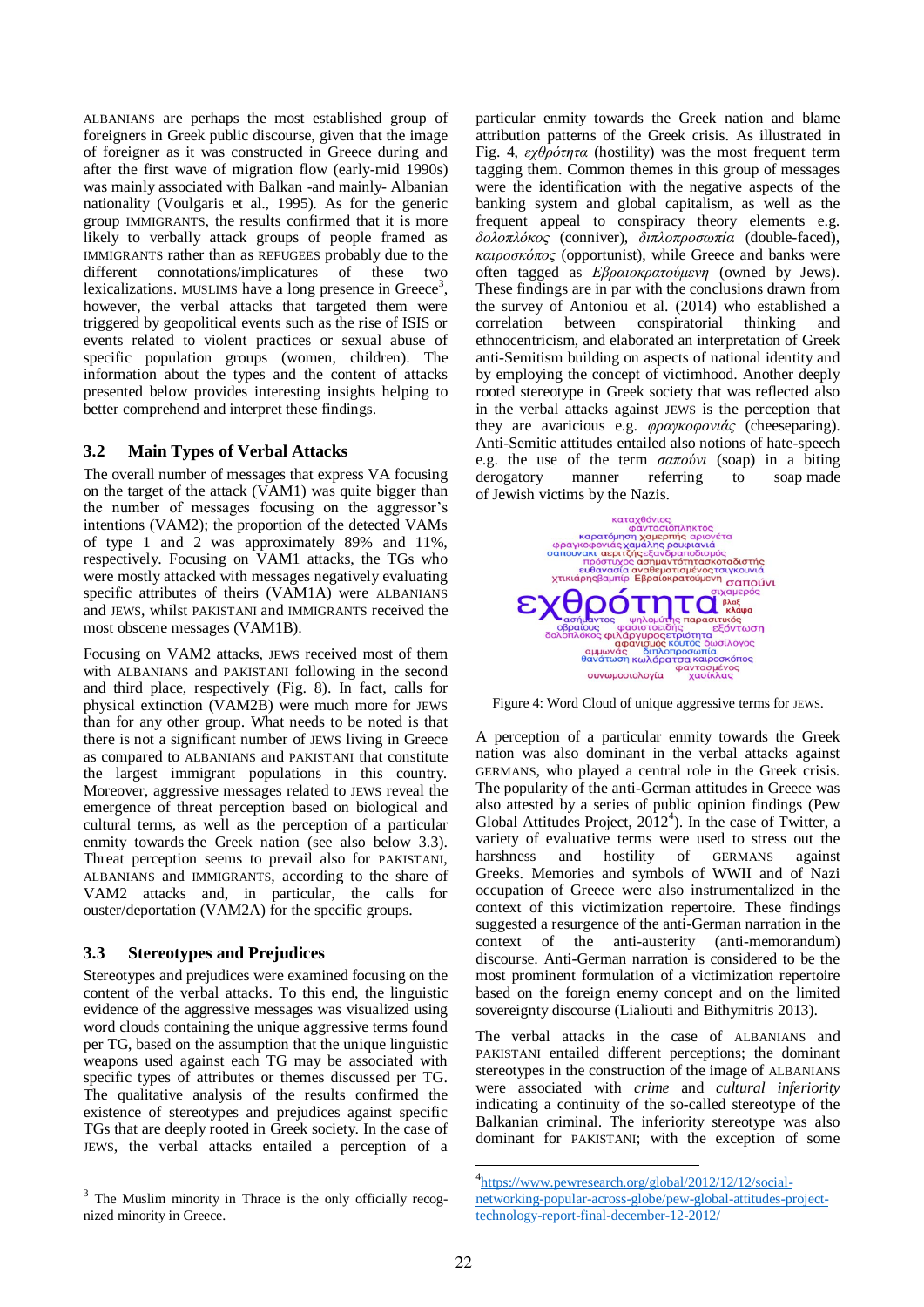messages focusing on poor personal hygiene, physical appearance or the color of skin, PAKISTANI were mostly evaluated as inferior beings with derogatory morphological variations of their nationality name as a linguistic weapon. Crime and inferiority stereotypes were dominant also in the case of MUSLIMS/ISLAM, but with rather different aspects; the attacks were often lexicalized through evaluative and dysphemistic terms of insult or abuse to debase core Islamic values, practices, etc. indicating irrationalism, sexist behavior and fanaticism.

#### **3.4 Discussion and Further Insights**

The VA analysis framework designed in the context of the XENO@GR project provided valuable insights regarding the main targets and types of the verbal attacks, and the main stereotypes and prejudices about the TGs of interest during 2013-2016 helping the political and social scientists to address the project's RQs. According to these findings, xenophobia in Greece, when examined in terms of Twitter VA towards specific TGs of interest, seems to be culturally-rooted and not crisis-driven. The qualitative analysis of the aggressive messages argues in favor of a continuity of deeply rooted stereotypes about specific TGs (e.g. ALBANIANS, JEWS). However, the results indicate also the emergence of attacks that are associated with blame attribution patterns about the Greek crisis (e.g. GERMANS, JEWS). In other words, xenophobic attitudes may not be crisis-driven, but the economic crisis encourages the development of defensive nationalism and the perception of vulnerability. As for the refugee crisis that was in its peak during 2015-2016, its effect on public beliefs remained an open question for future research. The few verbal attacks that were captured against REFUGEES were mostly attempts to challenge their identity implying that they are illegal immigrants. This notion of illegality or lawlessness was also dominant in the case of IMMIGRANTS, who were mostly framed as *λαθρομετανάστες* and *λάθρο* (illegal).

The results illuminate also two different dimensions correlated to the conceptualization of xenophobia. On the one hand, attacks against TGs who are considered powerful (JEWS, GERMANS) are related to the concept of vulnerability, implying the perception of threat. As for the perception of vulnerability related to MUSLIMS/ISLAM, the attacks that entailed notions of Islamophobia were mostly triggered by the rise of ISIS and did not seem to constitute a core component of the Greek xenophobia, at least at that time period. On the other hand, dominance is directed against TGs thought of as inferior in socio-economic or cultural perspectives (ALBANIANS, PAKISTANI).

#### **4. VA Analysis Findings for 2019**

Following the same methodology as for the period 2013- 2016, we retrieved relevant Tweets for each TG of interest. The search resulted in ten collections, which contain a total of 1.672.783 Tweets and cover the time period from 1/01/2019 until 31/12/2019. As it is illustrated in Fig. 5, REFUGEES, IMMIGRANTS, and SYRIANS continue to be in the limelight due to the ongoing refugee crisis. GERMANS, also remain a highly mentioned TG. The Tweets were processed with the same VA analysis framework used for the period 2013-2016.



Figure 5: Amount of Tweets per TG for 2019.

#### **4.1 Main Targets of Verbal Attacks**

Fig. 6 illustrates the VA rate per TG for both periods enabling a direct comparison of the mostly attacked TGs during and after the financial crisis. Overall, the quantitative analysis of the verbal attacks indicates that xenophobic behaviors do not seem to be so dominant in Greek Twitter, since the VA rates (VAMs/Tweets) regarding the specific TGs in both periods are low (i.e. the VA rate for the mostly attacked TG is approx. 5%). Focusing on 2019, according to the results, the main targets are the same 5 TGs (JEWS, ALBANIANS, PAKISTANI, IMMIGRANTS and MUSLIMS/ISLAM) but they appear in different positions on the list. In particular, we observe an interesting shift of the two mostly attacked TGs during 2013-2016 (JEWS and ALBANIANS), to the 5th and 4th place, respectively, in 2019, and a respective elevation of PAKISTANI, IMMIGRANTS and MUSLIMS/ISLAM as the top three attacked TGs.



Figure 6: VA rate per TG and time period.

The fact that JEWS do not constitute the main target of the verbal attacks in the post crisis era seems to validate the findings during the crisis period; beside the culturallyrooted stereotypes, the verbal attacks against them entailed also blame attribution patterns about the Greek crisis and frequent appeal to conspiracy theory elements in the context of defensive nationalism and a perception of vulnerability. So, it could be argued that in the post crisis era, with the lessening of the feeling of vulnerability towards JEWS, the focus has been shifted to other groups who afflict the Greek society (PAKISTANI, IMMIGRANTS). This argument is also supported by the qualitative analysis of the content of the attacks (4.3).

Another important element that has to be taken into account in the interpretation of these results, is the weakening of the main source of anti-semitic discourse in Greece; the neo-Nazi party Golden Dawn has been framed as a criminal organization with its leadership being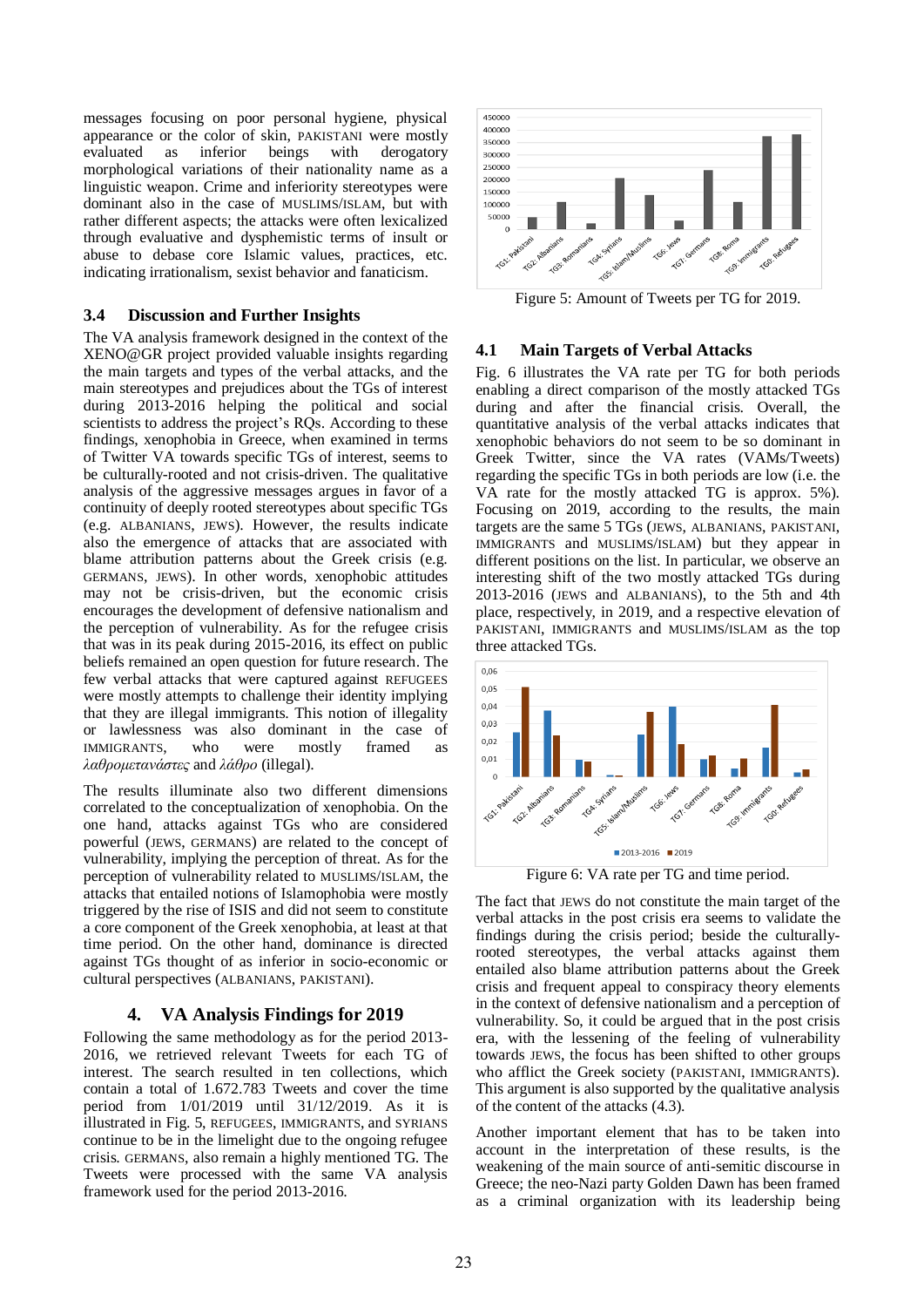accused of a number of violations and put on a longrunning trial for the murder of an anti-fascist activist. Furthermore, other extreme rightwing politicians -no Golden Dawn members- who used to generate an explicit anti-semitic discourse during the crisis, are now members of the center-right government, and thus actively involved in the country's relations with Israel (e.g. the trilateral cooperation among Israel*,* Greece and Cyprus to build a natural gas subsea pipeline).

The decreased rate of the verbal attacks against ALBANIANS can be possibly examined in relation to the increased one against PAKISTANI; the third generation of ALBANIANS that came in Greece during the first migration flow is more or less integrated in the Greek society, while many of them have started going back to Albania. On the other hand, the migration flow from Asia is more recent. In addition, the term PAKISTANI, and especially its derogatory morphological variations, seems to be used as a generic term framing migrants that came to Greece from other Asian countries as well (e.g. Afghanistan, Bangladesh, Iraq) and not only from Pakistan.

The increased rate of the attacks against IMMIGRANTS can be possibly attributed to the ongoing refugee crisis and mainly to the fact that the effect of this crisis has started to be tangible in the Greek society, especially at the severely overcrowded camps on the islands (e.g. Moria in Lesvos). As for the REFUGEES, the results confirm again that it is more likely to verbally attack groups of people framed as IMMIGRANTS rather than as REFUGEES.

#### **4.2 Main Types of Verbal Attacks**

Fig. 7 illustrates the VAM1A/B rates for the five mostly attacked TGs for both periods enabling a direct comparison between them. As it is indicated by the share of the VAM1B rates, in 2019 IMMIGRANTS receive more attacks of this type than PAKISTANI as compared to the period 2013-2016, but still these two TGs constitute the main recipients of obscene messages in both periods. The rearrangement of the main targets of the attacks described in the previous section is reflected in the share of the VAM1A rates; the TGs who are mostly attacked with messages negatively evaluating specific attributes of them in 2019 appear to be MUSLIMS/ISLAM and PAKISTANI, and not JEWS and ALBANIANS as in 2013-2016.



Figure 7: VAM1A/B rates per TG and time period.

JEWS may not constitute the main target of formal evaluations expressed in Twitter after the crisis, however, as it is illustrated in Fig. 8, they remain the main recipients of VAM2 messages and especially of calls for physical distinction; taking also into account that there is not a significant number of JEWS living in Greece as

compared to the population of other groups in Greece (PAKISTANI, ALBANIANS, IMMIGRANTS), anti-semitism seems to still constitute a core component of the Greek xenophobia in the post crisis era. Another interesting finding is the increase of the VAM2 messages, in particular of the calls for ouster/deportation, against MUSLIMS/ISLAM; taking also into account the respective increase of such calls against PAKISTANI and IMMIGRANTS, this finding could indicate a possible interconnection between these three TGs.



Figure 8: VAM2 rates per TG and time period.

#### **4.3 Stereotypes and Prejudices**

The qualitative analysis of the content of the attacks provides interesting insights regarding the dominant stereotypes and prejudices about the TGs under study also in the post crisis era. In the case of JEWS, the verbal attacks against them still entail a perception of a particular enmity towards the Greek nation and notions of hatespeech; the main terms in the construction of their image remain *εχθρότητα* (hostility) and *σαπούνι* (soap). However, as it is indicated in Fig. 9, the decrease of the rate of the attacks against them in 2019 is reflected also in the summary of the unique aggressive terms used to frame them as compared to the respective one in 2013-2016 (Fig. 4). Another interesting observation is the weakening of the "avarice" stereotype, which is a deep-rooted perception about JEWS in Greek society. Along with the financial crisis also the blame attribution patterns are also gone, while Greece and banks are no longer tagged as owned by Jews. The absence of the blame attribution patterns about the Greek crisis is observed also in the



Figure 9: Word Cloud of unique aggressive terms for JEWS.

In the case of ALBANIANS and PAKISTANI, the content of the verbal attacks captured against them in 2019 does not portray any major differences as compared to the attacks against them in the period 2013-2016; with the exception of a relative weakening of the criminality stereotype for ALBANIANS, they both keep being framed as inferior beings mainly through derogatory morphological variations of their nationality name (*Αλβανά*, *Πακιστανά*). No major differences arise also in the case of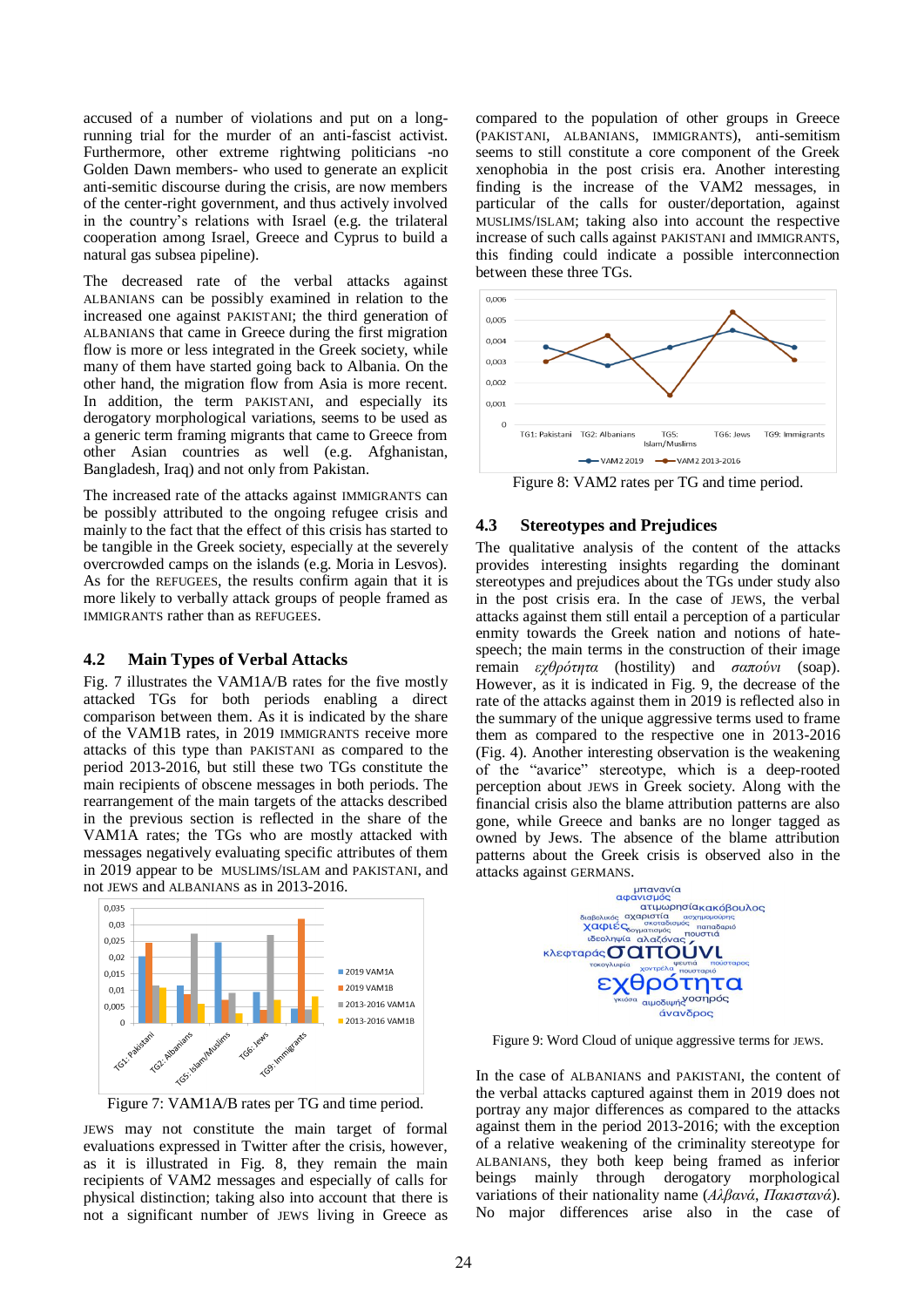MUSLIMS/ISLAM; the stereotypes that are derived by the semantics of the unique aggressive terms for the particular TG in 2019 are the same as in 2013-2016 (i.e. fanaticism, cultural inferiority, brutal violence, sexism, and irrationalism). As for IMMIGRANTS, the most frequent terms used to frame them in both time periods are the words *λαθρομετανάστες* (illegal immigrants) and *λάθρο* (slang term for illegal). Given the generic nature of this TG, in that they do not constitute specific ethnic group with individual characteristics, no unique aggressive terms about them were found. In both periods they are generally evaluated as inferior beings mainly in terms of cultural inferiority, criminality, and poor personal hygiene.

## **5. Discussion**

We presented a replication of the VA analysis framework that was designed in the context of the XENO@GR project aiming to examine VA as an indicator of xenophobic attitudes in Twitter during the financial crisis in Greece, in particular during 2013-2016. The research goal of this paper was to re-examine VA as an indicator of xenophobic attitudes in Greek Twitter three years later, in the post crisis era, using the same NLP pipeline and lexical resources on a new dataset. The aim was to trace possible changes regarding the main targets, the types and the content of the verbal attacks against the same TGs, given also the ongoing refugee crisis and the political landscape in Greece as it was shaped after the elections in 2019. The results indicate an interesting rearrangement of the main targets of the verbal attacks; the two mostly attacked TGs during 2013-2016 (JEWS and ALBANIANS) are shifted to the 5th and 4th place, respectively, while PAKISTANI, IMMIGRANTS and MUSLIMS/ISLAM appear to be the top three attacked TGs in 2019.

The subsidence of the verbal attacks against JEWS seems to be in accordance with the remission of the financial crisis as well as with the switchover of the political landscape in Greece in 2019; verbal attacks against them are fewer and do not convey blaming for the crisis as in the period 2013-2016. Anti-semitic discourse in Greece has lost its main representative, the neo-Nazi party Golden Dawn. However, the types and the content of the attacks once again indicate anti-semitism as a core component of the Greek xenophobia confirming the existence of dominant perceptions that are deeply rooted in the Greek society and keep being reproduced after the financial crisis.

The increased rate of the verbal attacks against IMMIGRANTS seems to coincide with the ongoing refugee crisis; as a main entry point for asylum seekers and migration in Europe, Greece is still struggling to cope with the migration flows, while the effect of this crisis is now tangible, especially at the severely overcrowded camps on the islands. The types and the content of the attacks against them indicate that IMMIGRANTS are mainly framed as illegal, inferior and unwelcome, as in the period 2013-2016.

In the case of MUSLIMS/ISLAM, the results indicate an increase of islamophobia notions as compared to the period 2013-2016; the stereotypes that are derived by the semantics of the unique aggressive terms for the particular TG in 2019 are the same as in 2013-2016. However, the increase of the calls for deportation of MUSLIMS/ISLAM in

2019, taking also into account the respective increase of such calls against PAKISTANI and IMMIGRANTS, may indicate a qualitative difference as compared to 2013- 2016, when the verbal attacks against MUSLIMS/ISLAM were mostly triggered by geopolitical events such as the rise of ISIS; this finding could indicate a possible interconnection between these three TGs and remains an open question for future research.

ALBANIANS and PAKISTANI constitute the largest immigrant populations in Greece. ALBANIANS are perhaps the most established group of foreigners in Greek public discourse, since the first wave of migration flow (early 1990s-mid 1990s). Almost thirty years later, and although they are more or less integrated in the Greek society, while many of them have started going back to Albania, they still are a main target of xenophobic attitudes. On the other hand, the migration flow from Asia is more recent. In addition, the content of the verbal attacks suggests that the term PAKISTANI -especially its derogatory morphological variations - seems to be used as a generic term framing migrants from other Asian countries as well (e.g. Afghanistan, Bangladesh, Iraq) and not only from Pakistan. A possible reconstruction of the image of foreigner in Greece that seems to be indicated by these findings remains an open question for future research.

## **6. Limitations and Contribution**

Xenophobia is a complex social phenomenon that reflects a deeply rooted form of fear and hostility towards the "οther", who is perceived as a stranger to the group oneself belongs to. In the work presented in this paper, the notion of "other" is restricted to ten predefined TGs of interest based on specific criteria. Xenophobia is examined as a violent practice in terms of VA that constitutes only one aspect of xenophobic attitudes. Hence, the findings of this work provide insights in the context of a specific case study and not for the phenomenon of xenophobia in Greece in general. Furthermore, the findings result from Social Media data, in particular from a single platform study (snapshots of the Greek Twitter), hence they are not representative of the demographics and the attitudes of the general population in Greece.

In this setting, the work presented in this paper constitutes an example of how a language technology-based method can serve as a complementary research instrument in the context of Social Sciences and Humanities. Taking a step further from typical computational approaches, this work linked the results (the output of the method) to specific RQs including the critical step of their interpretation and presented an interdisciplinary end-to-end approach. The VA analysis framework was designed to provide both quantitative and qualitative information about the verbal attacks, helping to study the formulation of VA in relation to specific TGs, and to measure and monitor different aspects of VA as an important component of the manifestations of xenophobia in Greek Twitter.

The proposed framework can be extended to other targets (e.g. homophobic cyber-attacks) as well as to other languages, enabling cross-country studies and crosscultural comparisons. Furthermore, given the high correlation between verbal and physical aggression (Hamilton and Hample, 2011) -in that VA may escalate to